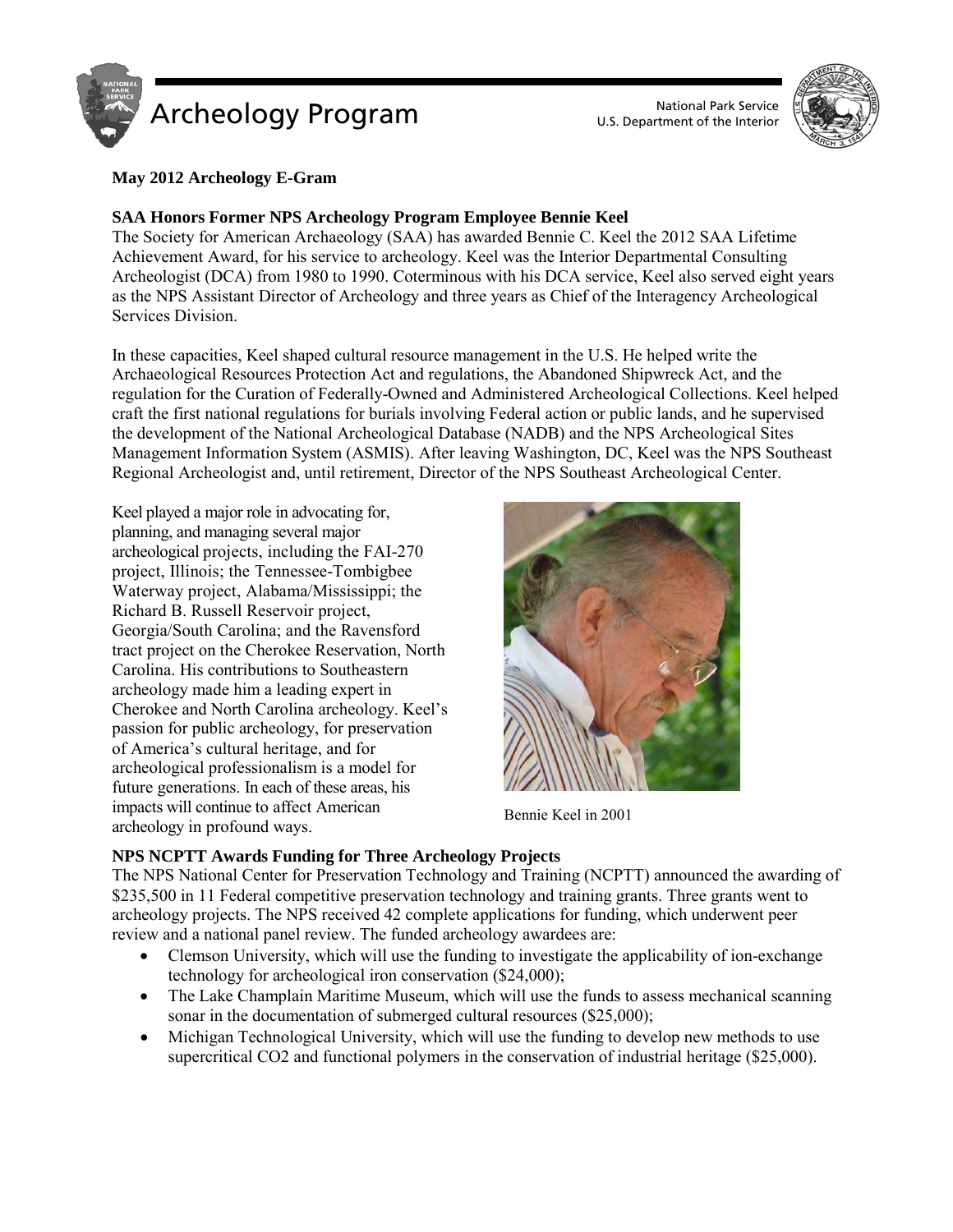Over 30% of the total funding was awarded to archeological projects. The NPS awards the NCPTT grants under Title IV of the National Historic Preservation Act.

## **Chaco Culture National Historical Park Dedicates New Visitor Center**

On April 26, 2012, Chaco Culture NHP dedicated a new visitor center, celebrated 25 years as a World Heritage Site, and launched the new Chaco Culture National Historical Park Quarter. The event was celebrated with singing by the Apache Elementary School Honor Choir, from Farmington, New Mexico, and the La Vida Mission School, Lake Valley, New Mexico; and presentations from archeologists Steve Lekson, David Stuart, Lynne Sebastian, Carla Van West, and Jane Kolber.

Chaco Culture NHP is the first World Heritage site to be commemorated in the America the Beautiful series of quarters. The commemorative quarter depicts a view to the west of two elevated kivas that are part of the Chetro Ketl Complex, the north wall of Chetro Ketl, and the north wall of the canyon.

Other national parks commemorated in the series include Hot Springs NP, Yellowstone NP, Yosemite NP, Grand Canyon NP, Gettysburg NMP, Glacier NP, Olympic NP, Vicksburg NMP, and Chickasaw NRA.



## **Effects of Fire on Cultural Resources and Archaeology Published**

The Interagency Joint Fire Science Program has announced that *Effects of Fire on Cultural Resources and Archaeology* is now available. This compendium is a guide to fuels, fire behavior, and fire effects to inform decision making when protecting cultural resources during fuels treatment, restoration projects, and wildfire suppression. Several articles outline methods available to evaluate and mitigate risks. A synthesis of fire effects is provided for ceramics, lithics, rock art, historic-period artifacts/materials, and below-ground features. Another study emphasizes the need to actively involve Native people in the development of collaborative management plans.

This is the final installment in *Wildland Fire in Ecosystems*, also known as the Rainbow Series. To download a copy of the volume, go to [www.firescience.gov/JFSP\\_rainbow\\_series.cfm.](http://www.firescience.gov/JFSP_rainbow_series.cfm) Call 970-498-1392 to request a hard copy.

**Webinar on Writing Section 8 (National Significance) Nominations for Archeological Properties**  Have you ever wondered what the difference was between archeological sites of national significance for the National Register versus archeological sites of national significance for designation as a National Historic Landmarks (NHL)? Interested in evaluating an archeological property for potential NHL status or in writing an NHL nomination for an archeological property? Then *Writing Section 8 for Criterion 6: Archeology* is for you. The National Historic Landmark Program will air the webinar on July 10, 2012, from 1:00-3:00 pm EDT. Instruction will be provided on the required steps for becoming an NHL, using the language of Criterion 6 (the criterion used most often for nominating archeological properties as NHLs), making the argument for national significance for archeological properties, developing a national comparative context, an historic context and an archeological context (and the differences between these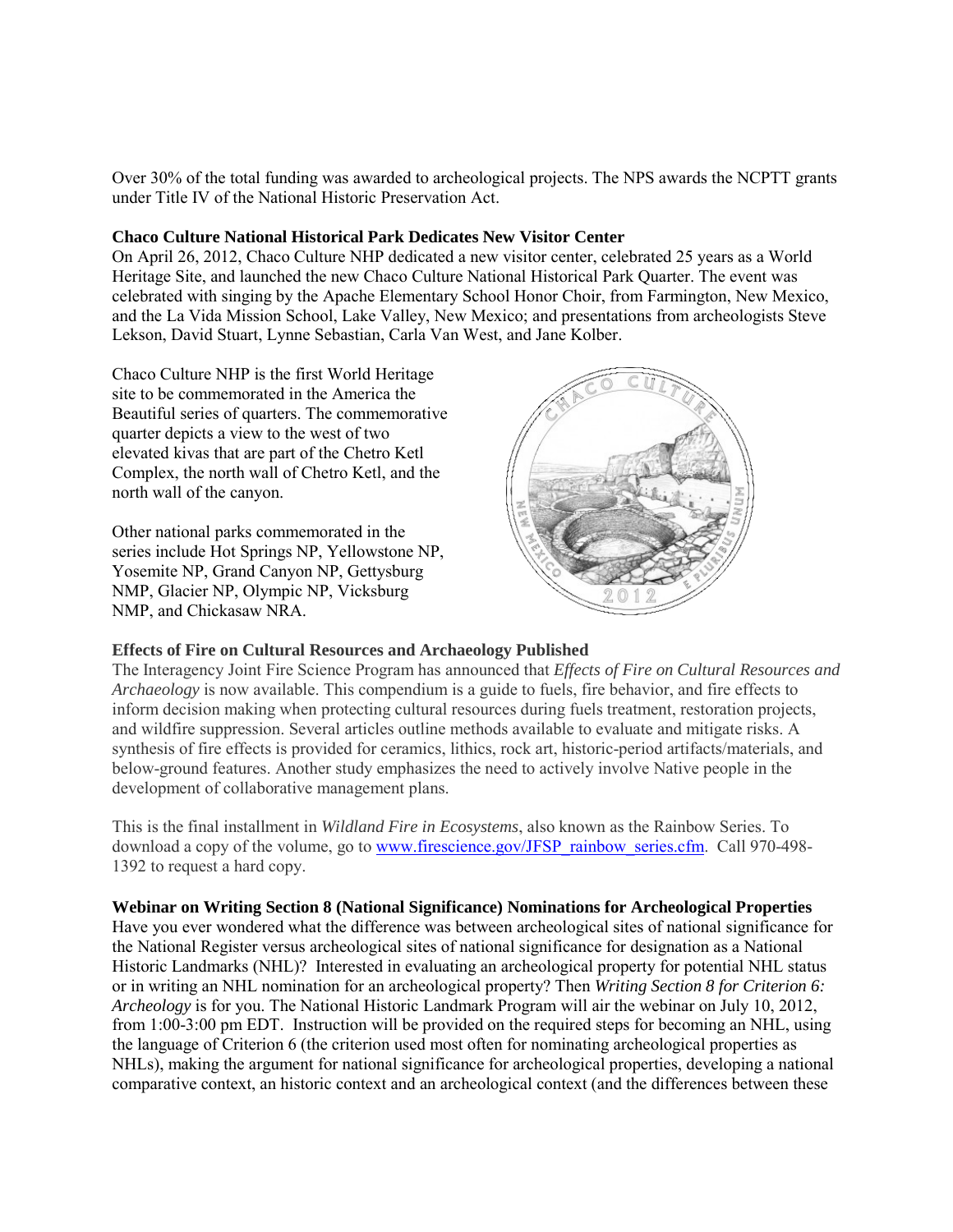contexts), and presenting a research design of national significance needed to support the argument for NHL Criterion 6 in a nomination.

To register for the webinar, go to the NHL website at [http://www.nps.gov/history/nhl/.](http://www.nps.gov/history/nhl/) Contact: Erika Martin Seibert, (202)354-2217

#### **President Obama Signs Proclamation Designating Fort Ord National Monument**

President Obama has signed a Proclamation under the Antiquities Act to designate Federal lands within the former Fort Ord, California, as a national monument. First exercised by President Theodore Roosevelt in 1906 to designate Devils Tower NM in Wyoming, the authority of the Antiquities Act has been used by 16 presidents since 1906 to protect unique natural and historic features in America. President Obama first used the Antiquities Act in November 2011 to designate Fort Monroe NM. Fort Monroe is a former Army post integral to the history of slavery, the Civil War, and the U.S. military.

Nearly two and a half centuries ago, the Fort Ord area was traversed by settlers led by Spanish Lieutenant-Colonel Juan Bautista de Anza, whose diaries were used to identify the route that became the Juan Bautista de Anza National Historic Trail. The area's open landscape owes its undeveloped state largely to its role as a U.S. Army facility. From World War I through the early 1990s, the rugged terrain served as a military training ground for as many as a million and a half soldiers.



Vista at Fort Ord NM

Today, Fort Ord provides recreational opportunities to over 100,000 visitors annually, offering 86 miles of trails. The area is an economic engine for neighboring communities and serves as a key venue for the annual Sea Otter Classic, one of the largest bicycling events in the world. Fort Ord NM will be managed by the BLM, which currently manages approximately 7,200 acres. The Army will transfer an additional 7,450 acres to the monument.

#### **Comments Requested on Traditional Cultural Properties and Native American Landscapes**

Through October 31, 2012, the NPS is soliciting comments and recommendations from its tribal, national, state, and local historic preservation partners, NPS regional offices and parks, other Federal agencies, and the public at large regarding updating National Register (NR) Program guidance for identifying, evaluating, and documenting properties as Traditional Cultural Properties (TCPs) and/or Native American landscapes.

With the 1990 release of National Register Bulletin 38, *Guidelines for Evaluating and Documenting Traditional Cultural Properties*, the NPS clarified a broader scope of properties that could be considered eligible for listing in the National Register of Historic Places (NR) for their significance as Traditional Cultural Properties, and provided written guidance on working with these properties. The policy direction was followed by the provision in the 1992 amendment to the National Historic Preservation Act stating: "Properties of traditional religious and cultural importance to an Indian tribe or Native Hawaiian organization may be determined to be eligible for inclusion in the National Register."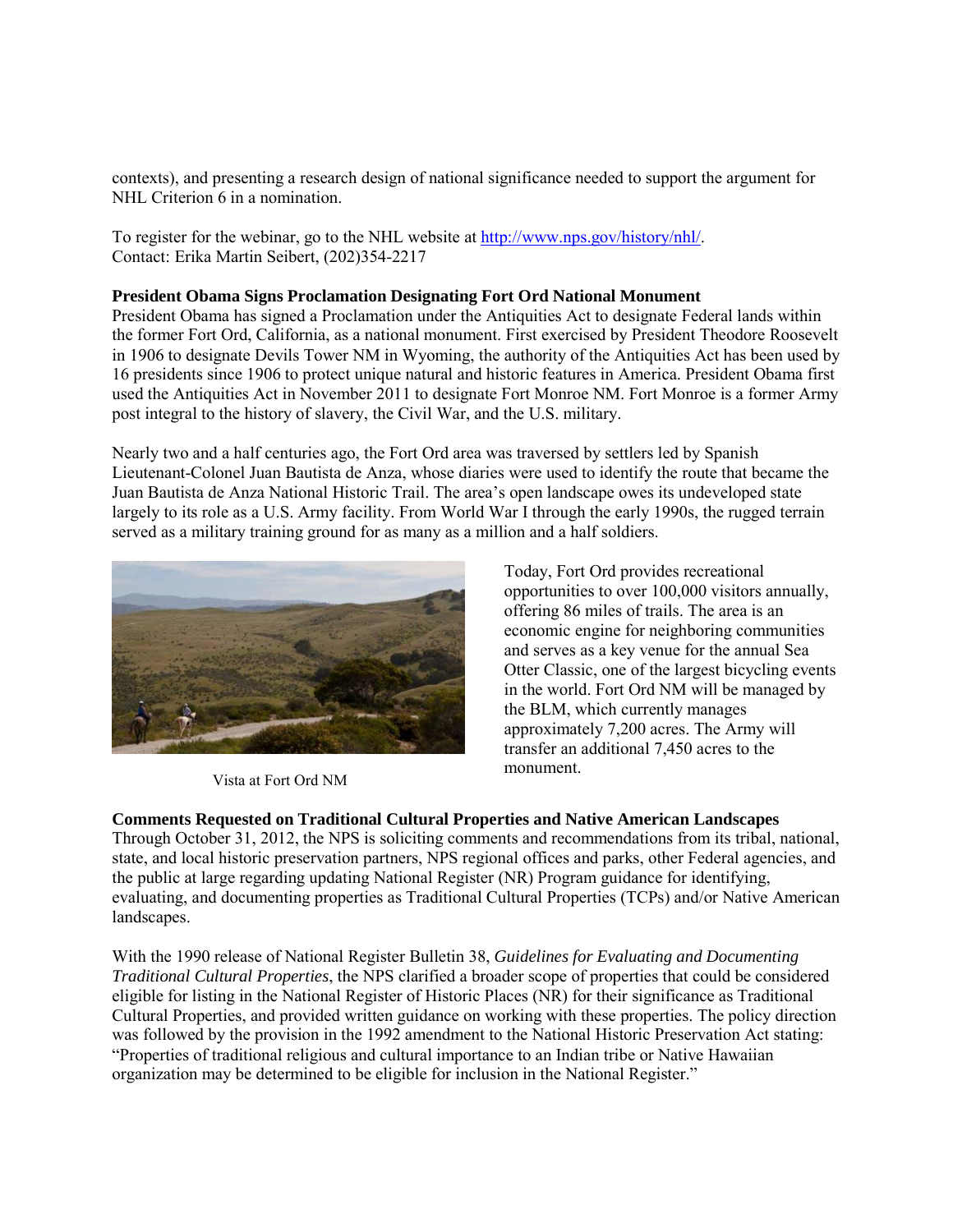While Bulletin 38 remains an essential, basic resource, the number of requests for additional assistance in this regard has increased significantly. Updated, published guidance on the following topics is proposed: what constitutes a "traditional" community; "continuity of use" by a traditional community; evolving uses of resources by a traditional community; multiple lines of documentary evidence; broad ethnographic landscapes; property boundaries; and resource integrity. The NPS requests suggestions on any other "user-identified" TCP-related issues, and requests comments and recommendations that address the development of guidance related to identifying, evaluating, and documenting NR-eligible Native American landscapes.

NPS requests that comments and recommendations related to the issues outlined above be forwarded via email to nr info@nps.gov. Respondents should identify their submission as a "TCP/NAL Comment" in the email subject box. Responses submitted via email will be posted beginning the first week of June 2012, on the NR website located at www.nps.gov/history/nr/publications/guidance/TCP comments.htm. Respondents who do not want their names and/or e-mail addresses posted on the NR website along with their comments, or who do not want their comments published at all, should clearly indicate that preference in their e-mail.

#### **Park Science Publishes Articles on Cultural Resources Management in Wilderness Areas**

The Winter 2011-2012 issue of *Park Science*, devoted to wilderness stewardship and science, includes several articles that examine cultural resources stewardship and contributions to the monitoring and assessment framework for wilderness character. "Integrating cultural resources and wilderness character" describes how, subsumed under the category of "Other," cultural resources are the fifth quality of wilderness character, along with the natural, untrammeled, undeveloped, and opportunities for solitude qualities. The article closes with three recommendations to help parks address managing cultural resources in wilderness areas.

A short article about monitoring provides more context about assessing cultural resource contributions to the qualities of wilderness character. "A database application for wilderness character monitoring" describes the efforts by national parks to track and report wilderness character. Diverging from the initial recommendations in "Keeping it Wild: An Interagency Strategy to Monitor Trends in Wilderness Character Across the National Wilderness Preservation System," the NPS specifically recognizes cultural resources as a fifth quality of wilderness character and included the category in the database for monitoring.



Historic Cemetery at Apostle Islands National Lakeshore Wilderness

Cultural resources are also considered in "Using wilderness character to improve wilderness stewardship." This article describes how understanding wilderness character, including cultural resources, can lead to improved communication with the public, and making more informed decisions about wilderness planning, management, and monitoring.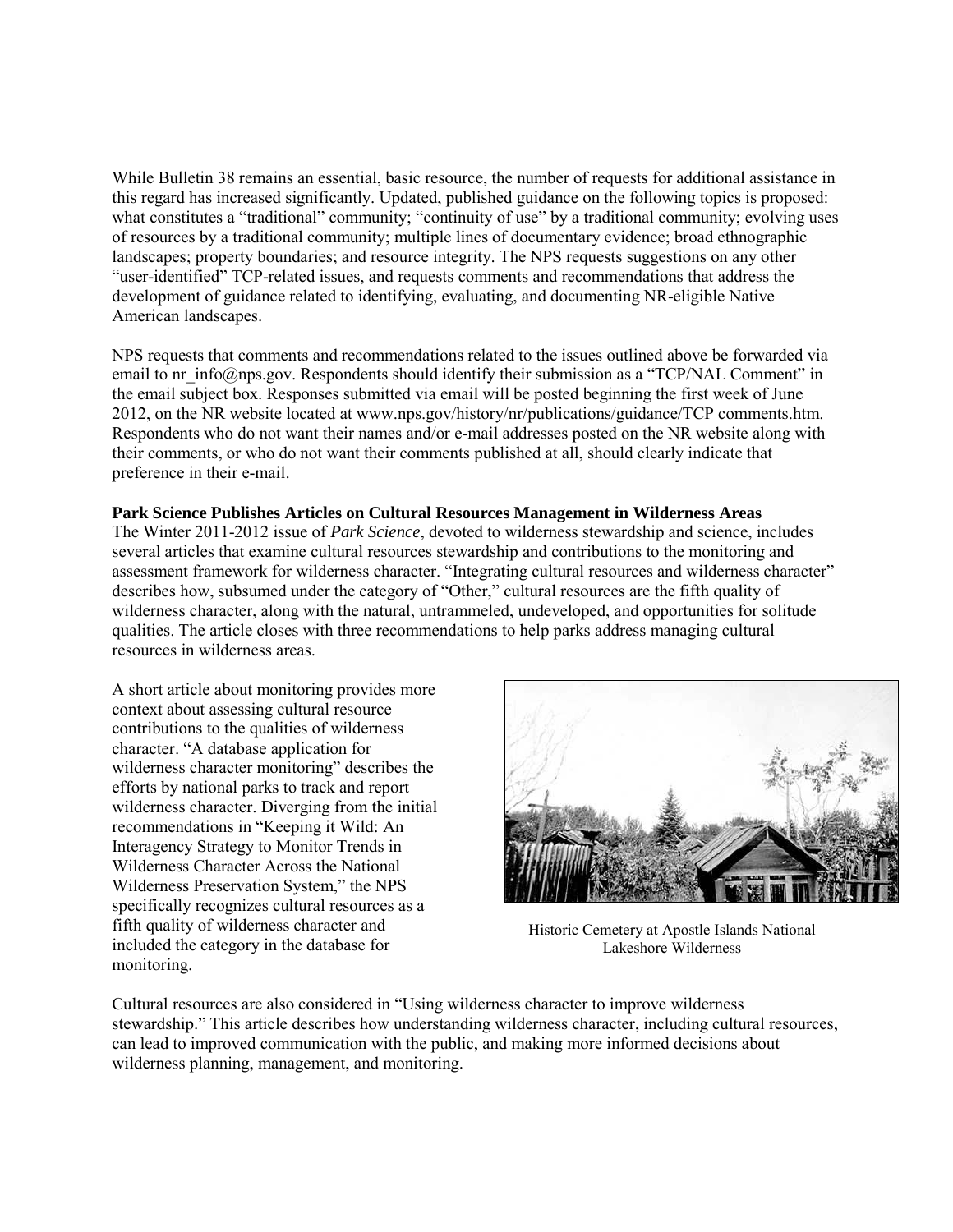"Remote sensing of heritage resources for research and management" provides an example of the use of magnetometry, ground-penetrating radar, and satellite imagery, to collect information about archeological sites without excavation to preserve wilderness character. Another article, "Scientific study and enduring wilderness" reminds us that research implementation has to be carefully considered in order to preserve wilderness character.

To read this and other issues of Park Science, go to <http://nature.nps.gov/parkscience/>.

In concert with the recent efforts to develop rubrics for measuring wilderness character, the Arthur Carhart National Wilderness Training Center has developed a module on managing cultural resources in wilderness: "Managing Cultural Resources in Wilderness- Fundamentals, Inventory and Monitoring, and Evaluating Scientific Proposals." The courses are free and can be taken at any time.

# For more information about the online courses, go to

www.wilderness.net/index.cfm?fuse=NWPS&sec=elearning

**Teaching with Archeology: Spotlight on National Center for Preservation Technology and Training**  The NPS National Center for Preservation Technology and Training (NCPTT) gives archeologists, preservationists, historians, and educators a window onto the future of archeology and preservation. Based on the Northwestern State University campus in Natchitoches, Louisiana, the center focuses on advancing the application of science and technology in the preservation realm.

To learn about site excavation and artifact preservation, check out the NCPTT podcasts. These 10-15 minute videos introduce new field technologies. Episode 9, for instance, highlights digital survey methods. Episode 13 introduces 3-D digital rock art preservation, and Episode 14 discusses techniques for drying wood from shipwrecks. Although some videos assume a basic knowledge of the field, most are accessible to all levels of understanding. The most recent podcast (Episode 34), posted in October 2011, "Earthwork Stability Research at Poverty Point?" introduces Diana Greenlee and follows her NCPTT grant-funded research studying dendrogeomorphology (study of tree-rings relating to changes in landscape slope) to investigate earthwork stability. The videos are available on YouTube at www.youtube.com/user/ncptt; five are presented in Spanish as well.

The NCPTT supplements the podcast lessons with articles that range from sustainability and "green" preservation to disaster preparation. All are focused on promoting science and technology in the preservation of historical and archeological artifacts and heritage. A recently posted article discusses a new technique developed by Shannon Hodge that utilizes computer-aided design and manufacturing (CAD-CAM) to construct digital and physical recreations of dental patterns from excavated human remains for study. The full report can be found at ncptt.nps.gov/wp-content/uploads/2012-01.pdf.

The NCPTT also provides teachers with classroom resources to investigate history through conservation and preservation–geared lessons. The Preservation Arts, an interdisciplinary academic curriculum for secondary school students, provides a sequence of technical study over a four year period. Lessons on the website provide introductory materials on historic preservation and cover topics such as landmark laws, architectural styles, and neighborhood identity and formation. Lessons for field trips, technology courses, and readings are also available. The materials can be incorporated into a high school social studies or science course to exemplify real world applications of what students are studying.

Visit the NCPTT homepage at http://ncptt.nps.gov/ for on new technological applications, educational videos, and inspiration for your next preservation project.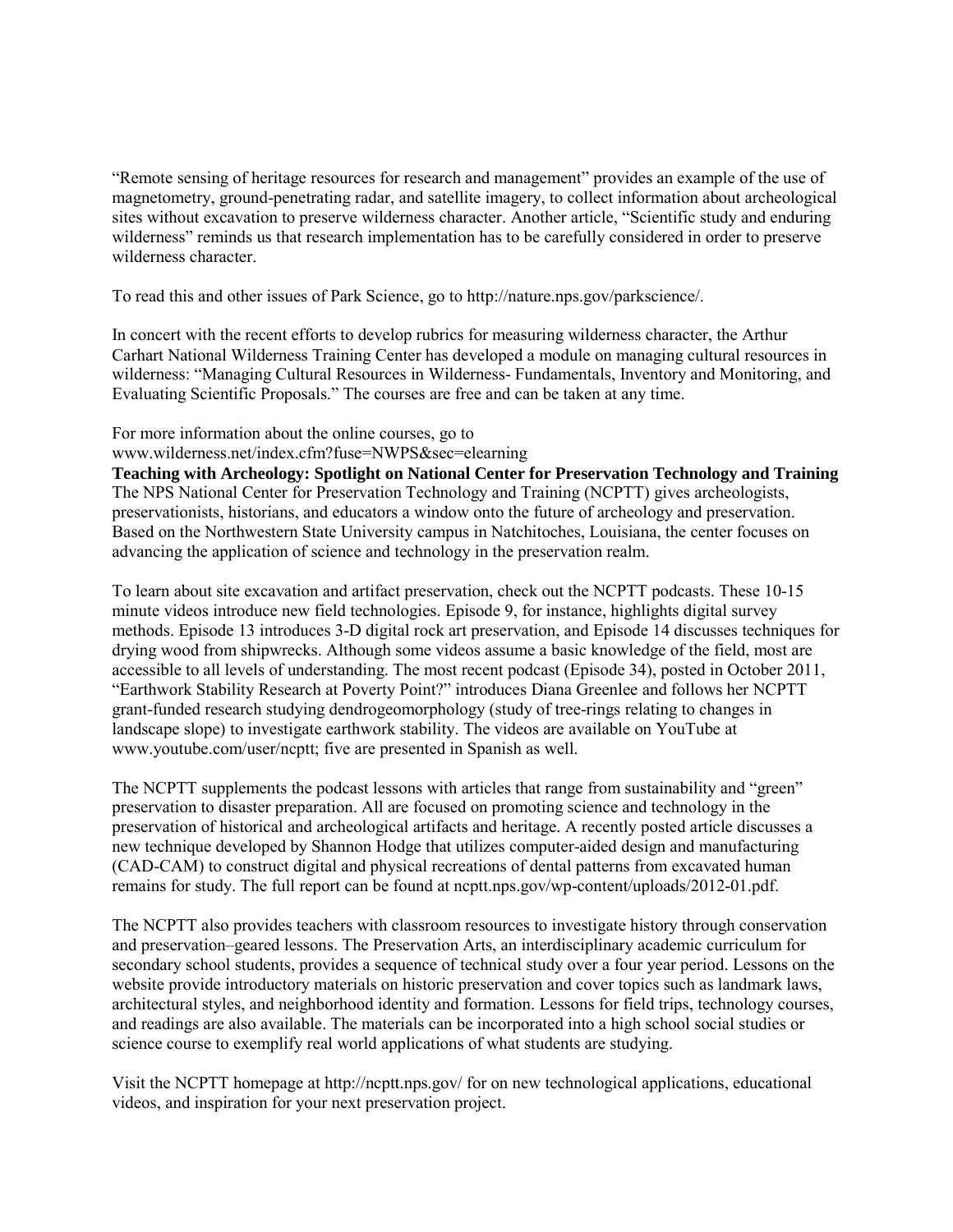## **Antiquities Smuggler Sentenced**

On May 7, 2012, Robert Perez was sentenced for a felony smuggling violation in US District Court in Los Angeles. Between June and December 2002, Perez sold \$3,810 in pre-Columbian artifacts from El Salvador, and artifacts and cave features from Thailand to undercover NPS and FWS agents. All of these items were smuggled into the U.S. by Perez after having been looted in their countries of origin. At the sentencing hearing, Perez was sentenced to six months of home detention, three years of probation and ordered to pay a \$10,000 fine.

The sentencing stemmed from "Operation Antiquity" a five-year-long investigation focusing on looting, importation, sale and tax fraud violations related to cultural items from the U.S. and other countries. Participating along with the NPS in this investigative effort are the U.S. Fish & Wildlife Service, Immigration and Customs Enforcement, and the Internal Revenue Service, Criminal Investigation Division. Additional cases against other entities are pending.

#### *By Todd Swain, Special Agent*

#### **FLETC Offers Archeological Resources Protection Training Program**

Archeological Resources Protection Training will be presented by the Federal Law Enforcement Training Center (FLETC) at Buffalo National River, Arkansas, August 6-10, 2012. The course provides training in all aspects of an archeological investigation and in the subsequent prosecution of crimes. This 37-hour course is taught by nationally-recognized subject matter experts in the fields of law enforcement, archeology, and law. Enrollment is limited to Federal or State law enforcement officers, archeologists and prosecutors.

For registration information, please contact Michaele Elmore at 912-554-2848. For course information, contact FLETC coordinator Charles Louke at 912-280-5188. Registration closes on July 20, 2012.

## **Projects in Parks: The Workers Who Built the C&O Canal**

*by Jason Shellenhamer, edited by Christine Oricchio*  The Chesapeake and Ohio Canal is one of the most intact surviving examples of the American canal-building era, stretching 185 miles from Washington, D.C. to Cumberland, Maryland. The canal was in operation 1830-1921, transporting coal, mail, and farm products, among other goods. Information about the lives of the workers that constructed the canal adds another dimension to the C&O Canal's historical significance. In 2011, The Louis Berger Group, completed a nine-year archeological survey of the canal to locate canal worker campsites and provide a more complete narrative of the people who built the canal.

To read the full report, go to [www.nps.gov/archeology/sites/npSites/cnoCanal](http://www.nps.gov/archeology/sites/npSites/cnoCanalWorkers.htm) [Workers.htm](http://www.nps.gov/archeology/sites/npSites/cnoCanalWorkers.htm)



Building the Chesapeake and Ohio Canal